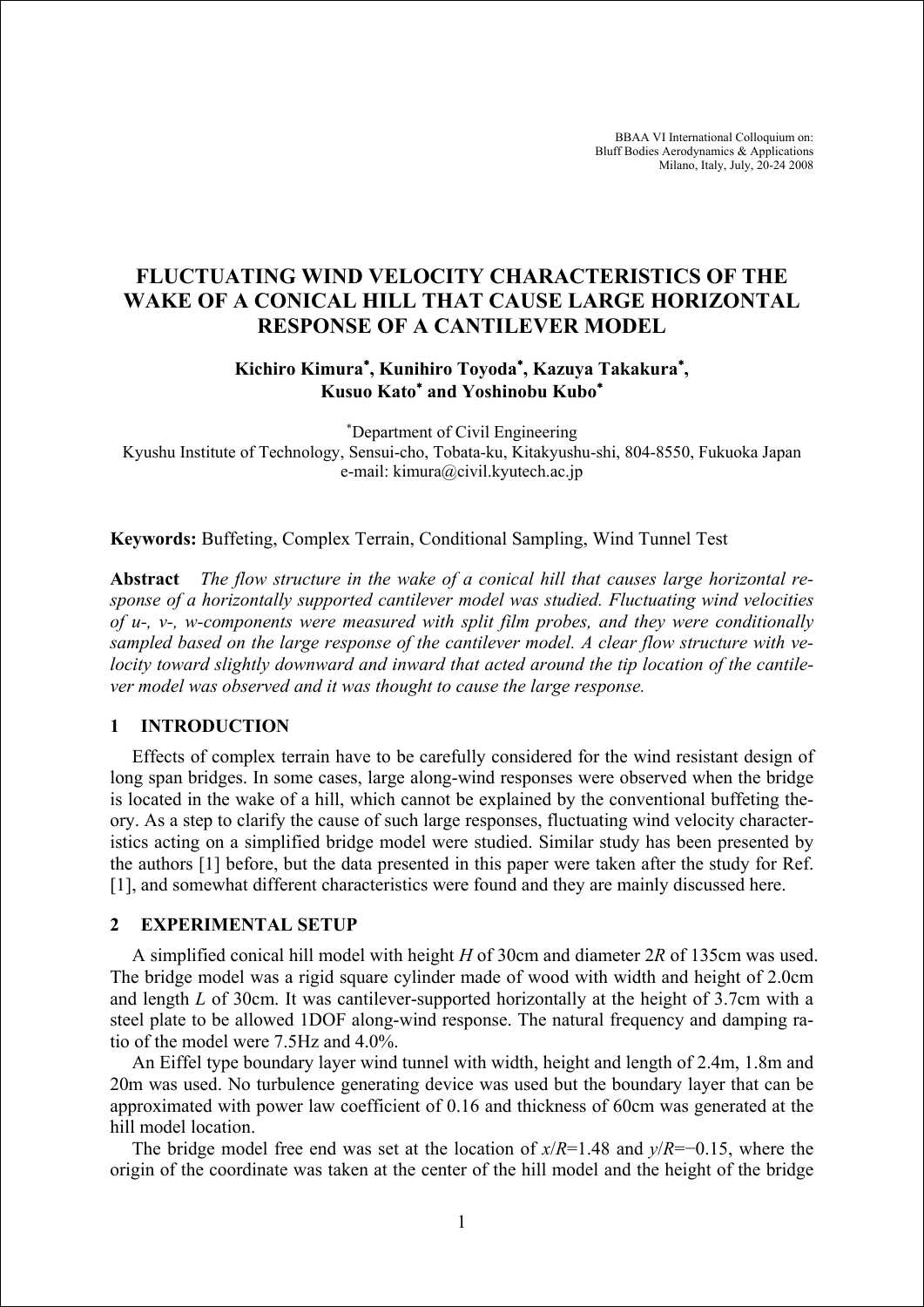model axis with *x*-coordinate defined toward leeward, *z* upward and *y* with the right-handed coordinate system. The wind yaw angle  $\beta$  of the model was set as 40° from normal to the model axis, so that the bridge model free end pointed toward windward and center of the hill model direction (Fig. (1)). Those conditions were set based on the previous measurements that caused large bridge model responses.

The bridge model response amplitude and fluctuating wind velocities were simultaneously measured and stored with sampling frequency and time of 1000Hz and 10minutes, respectively, with the approaching gradient wind speed *U* of 4.0, 6.0 and8.0 m/s. The fluctuating wind velocities were measured by split film probes and hot wire anemometry. The measurements were taken at 4cm windward of the model windward surface at the locations as shown in Fig. (2) for *U*=6.0 m/s. For the cases with *U*=4.0 and 8.0 m/s, measurements were taken at less location heights. In order to clarify the fluctuating wind velocity characteristics that cause large horizontal responses, the fluctuating wind velocity components were conditionally sampled based on the occurrence of the large response peak. The large response peak was defined in this study as that with the leeward amplitude of more than 2.5 times of the standard deviation.





Figure 1: Definition of axes and plan view Figure 2: Wind velocity measurement location. of model location.

#### **3 EXPERIMENTAL RESULTS**

The characteristics of fluctuating wind velocities after conditional sampling are shown in the following. In all the figures, the origin of the horizontal coordinate corresponds to the instant when the large leeward response peak occurred.

#### **3.1 Time history of the fluctuating wind velocities**

In most of the cases, large wind velocity fluctuations were observed at a short time (0.05- 0.15sec) before the response peak occurrence  $(t=0)$ . These fluctuations are thought to cause the large response of the bridge model. In the cases with  $U=6.0$  and 8.0 m/s, the velocity fluctuation peaks occurred almost simultaneously at different *y*'/*L* locations along the bridge model axis at the bridge model height (*z*=0), as shown in Fig. (3a) as an example. Because the model was located with wind yaw angle  $\beta$ =40°, this means that the front line of the flow structure that caused the large response had the same skew angle at the model height. The similar observations were obtained in previous studies by the authors [1].

At higher locations (Fig. (3b) as an example), on the other hand, the velocity fluctuation peaks occurred from the model tip location  $(y'/L=0.00)$  to the support  $(y'/L=0.67)$ . This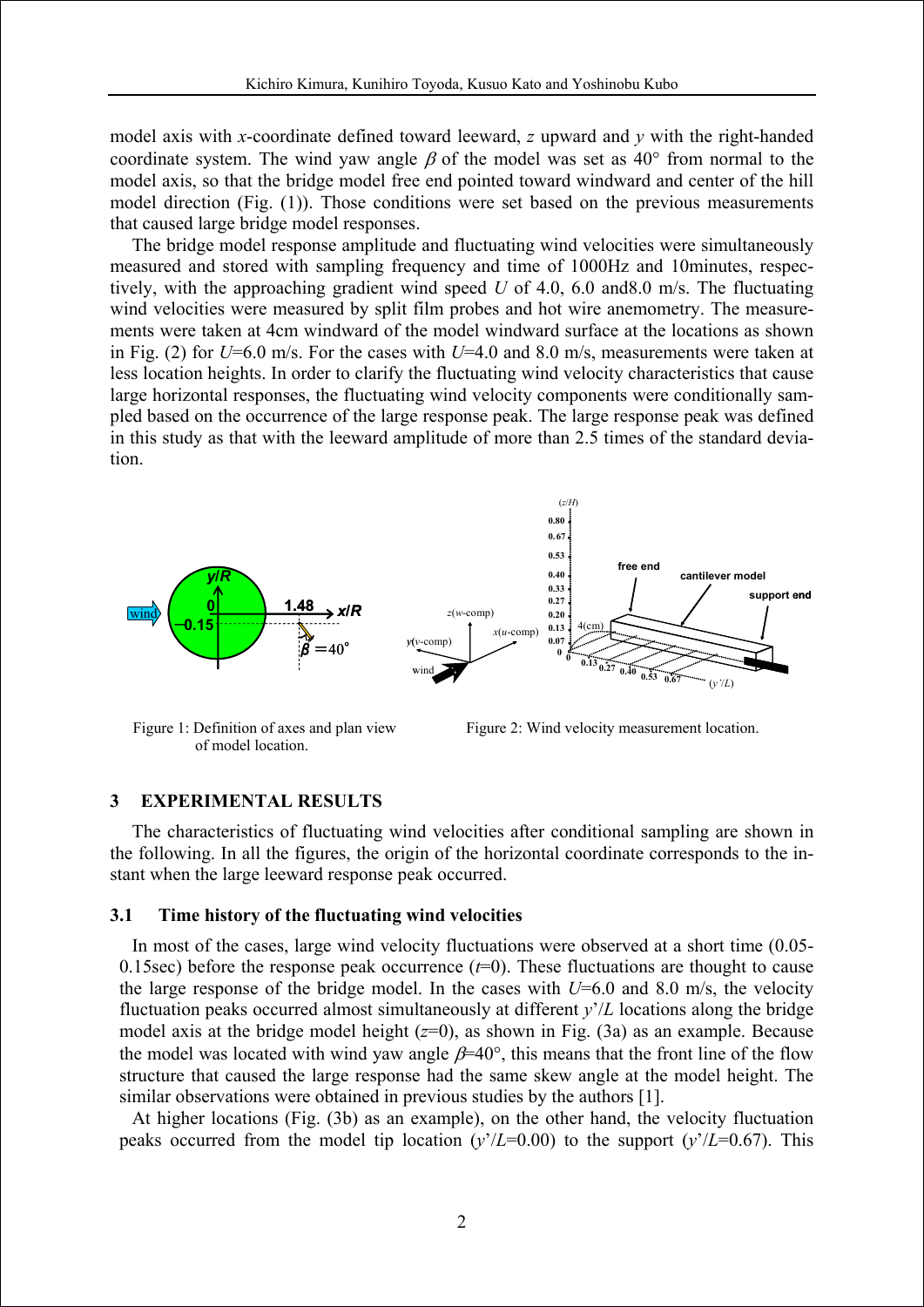

means that the flow structure was less skewed at higher locations, and it can be understood because the flow is less affected by the hill at higher locations.

Figure 3: Time history of fluctuating wind velocity ((*u*+*U*)-component, *U*=6.0m/s).

### **3.2 Possible flow structure causing large horizontal response**

A trial was made to visualize the flow structure that causes the large horizontal responses by drawing the fluctuating velocity vectors (Figs. (4)), where the horizontal coordinate is "reduced *x*-coordinate". Reduced *x*-coordinate is defined as the length that can be calculated by multiplying the time,  $U$  at the measurement location, and  $-1$ . This procedure is similar to the Taylor's frozen turbulence approximation. However, because the flow in the wake of the hill model is not stationary, the approximation cannot be applied. Instead, it has to be understood that Figs. (4) expresses the flow structure when it passed the measurement location and it is placed side by side to catch the overall tendency.

At *y*'/*L*=0 location near the bridge model free end, a clear flow structure can be seen with much larger magnitude that acted on the model just before the occurrence of large response (Figs. (4)). The structure had the slightly downward (minus *z*-direction) and inward (plus *y*direction in Fig. (1)) components. This structure seems to be generated by the downward flow with less *u*-component observed at 0 reduced *x*-coordinate. At higher locations (*z*/*H*>0.40), downward flow structure seems to have started from higher location and moved downward. This probably shows that this flow structure was acting from upward to downward.

At other  $y'/L$  locations, similar structure was seen, but its magnitude became smaller. Therefore, this flow structure which mainly acted around the free end of the model seems to effectively generate large response of the cantilever model.

#### **4 CONCLUDING REMARKS**

As a step to understand the effects of complex terrain to the wind-induced response of long-span structures, wind tunnel studies were conducted. Fluctuating wind velocities in the wake of a conical hill were measured and conditionally sampled based on the large response of a cantilever model. Conditionally sampled wind velocity components were analyzed and a possible flow structure to cause large response was clarified.

Further studies are planned where fluctuating pressures on the cantilever model will be also simultaneously measured and the flow structure to cause the large response is to be identified based on the pressure characteristics and response analysis.